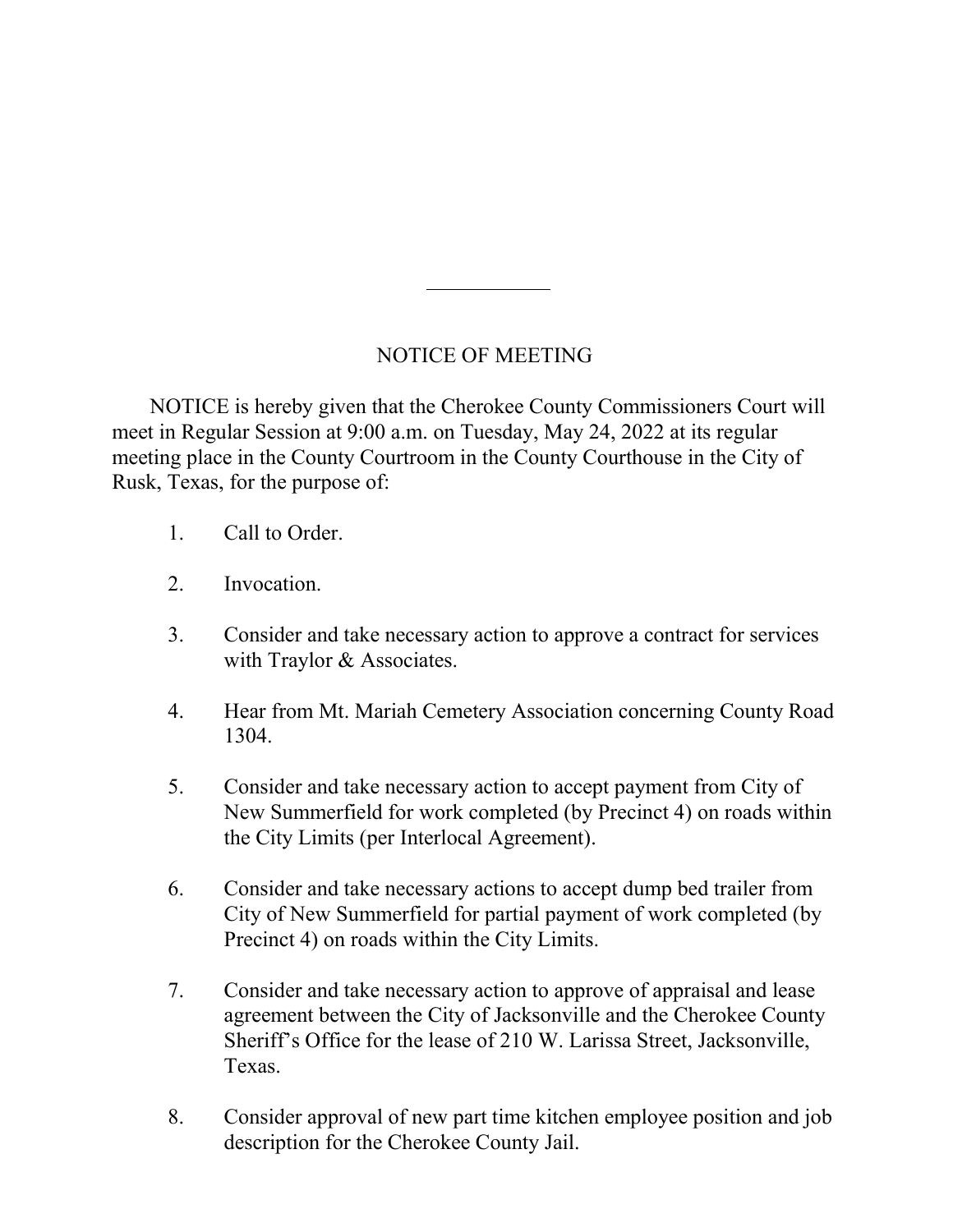- 9. Consider approval for budget amendment from Jail food to part time kitchen employee.
- 10. Enter into Executive Session in Accordance with Sec. 551.074 to discuss personnel matters, finance, real estate or consult with County Attorney.
- 11. Return from Executive Session and take action if needed.
- 12. Consider approval of the following consent agenda:
	- 12.1 Authorizing the payment of the bills, payroll and transfer of funds.
	- 12.2 Consider and accept Auditor's Monthly Report for April 2022.
	- 12.3 Accept Treasurer's report for April 2022.
	- 12.4 Consider laying utility lines in each precinct.

County Judge County Clerk

 $\mathcal{L}_\text{max}$  , and the contribution of the contribution of the contribution of the contribution of the contribution of the contribution of the contribution of the contribution of the contribution of the contribution of t Chris Davis Laverne Lusk

 $By$ 

Deputy